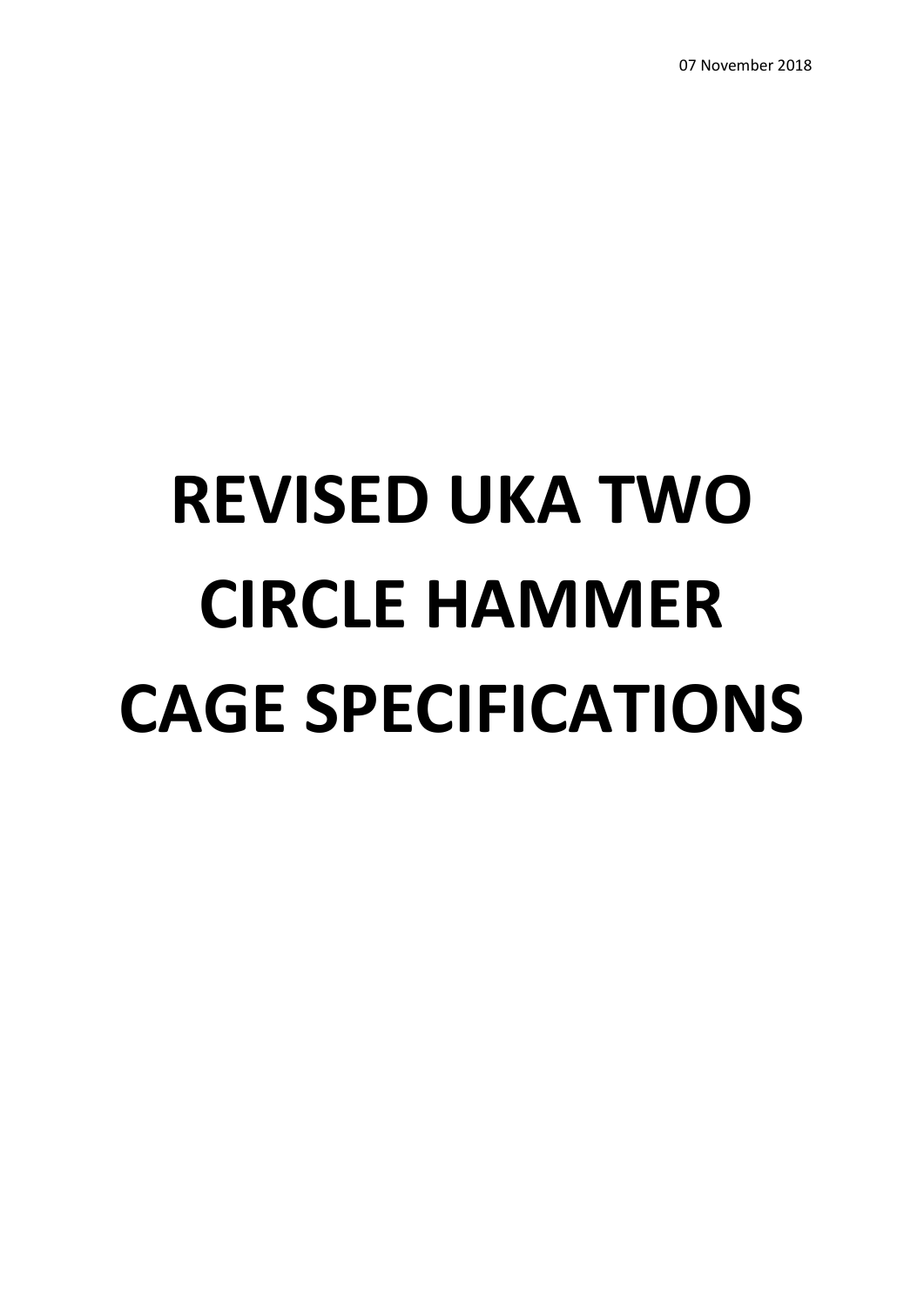**Figure 1.0 Pre-2018 UKA specification two circle cage**



**ACTION:** All pre-2018 UKA specification two circle cages (hammer only and combined hammer & discus), must be modified to meet the intent of the IAAF specification resulting in:

- A hammer danger zone of no more than 56°
- A discus danger zone of no more than 75°

### **Notes:**

.

- All new/replacement Hammer/Combined Hammer & Discus cage installations MUST be IAAF certified (i.e. Have an IAAF certification number that is valid at the time of installation).
- For pre-2018 UKA specification cages Figures 2.0 and 3.0 detail how two circle cages can be modified to meet the intent of the IAAF specification.
- Other innovative modifications may also be acceptable if they provide the same level of protection and result in a danger zone of no more than 56 $^{\circ}$  (Hammer) and no more than 75 $^{\circ}$ (Discus). Please contac[t UKA](mailto:Facilities@uka.org.uk?subject=UKA%20Cage%20Modification) to discuss prior to modification work commencing.
- All cage modifications/installations must be carried out by an approved member of SAPCAs Track & Field division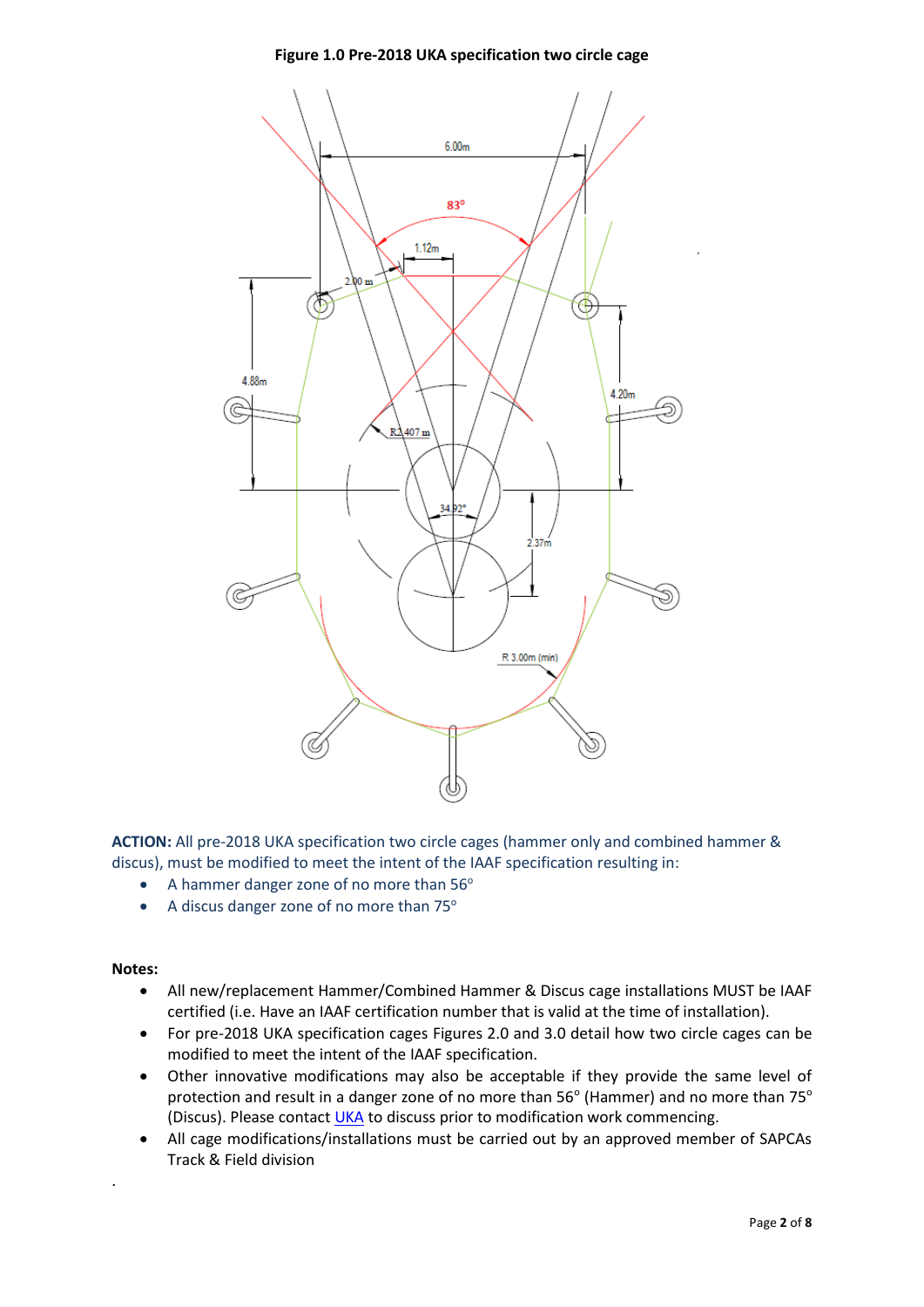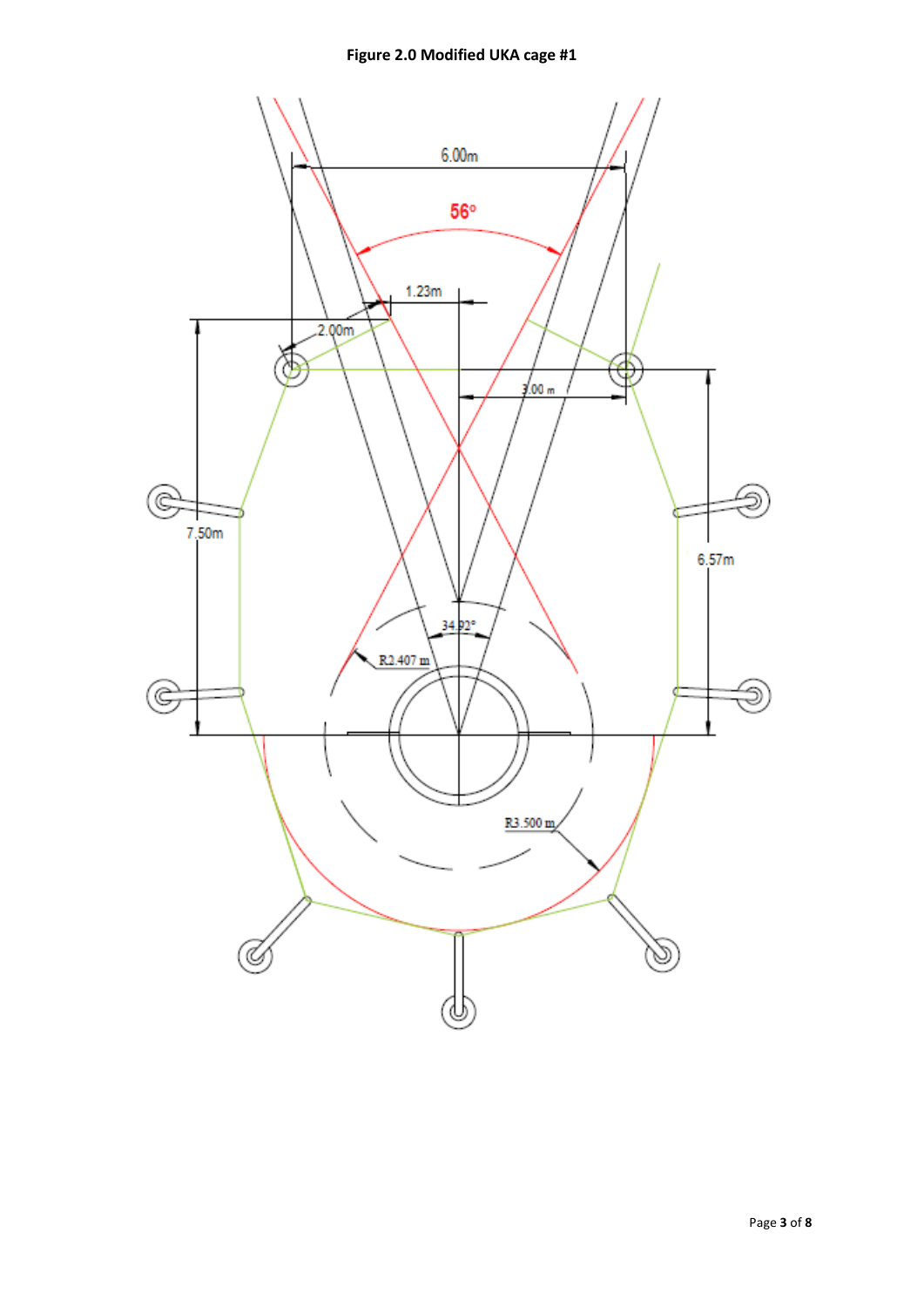### **How?**

- Discard/fill the front hammer circle and convert the rear discus circle to a concentric circle.
- Retain the existing 2.0m cage gates
- Move the gate fixing position from 1.12m to 1.23m from the centreline (NB. In the closed position the gate is fixed at right angles to the theoretical trajectory line – NOT the sector line.)
- Ensure that there is a minimum 3.00m radius to the rear netting (ideally 3.50m).

*Note: All modifications/installations must be carried out by an approved member of SAPCAs Track & Field division*

### **Discus Throw gate position**

• Centre of circle is 6.57m from the opening of the cage and both gates must be fixed in the standard hammer "open" position (i.e. parallel to the sector line)

### **Cage Height notes:**

- The minimum height of cage netting panels at their lowest point shall be 7.00m at the rear of the cage.
- Two movable gate panels shall be provided at the front of the cage, only one of which will be operative at a time. The minimum height of these panels shall be 9.00m at their lowest point.

### **Outcome**:

- Hammer cage "danger zone" reduced from 83 $^{\circ}$  to 56 $^{\circ}$
- Discus cage "danger zone" maintained at 75° (acceptable to the IAAF)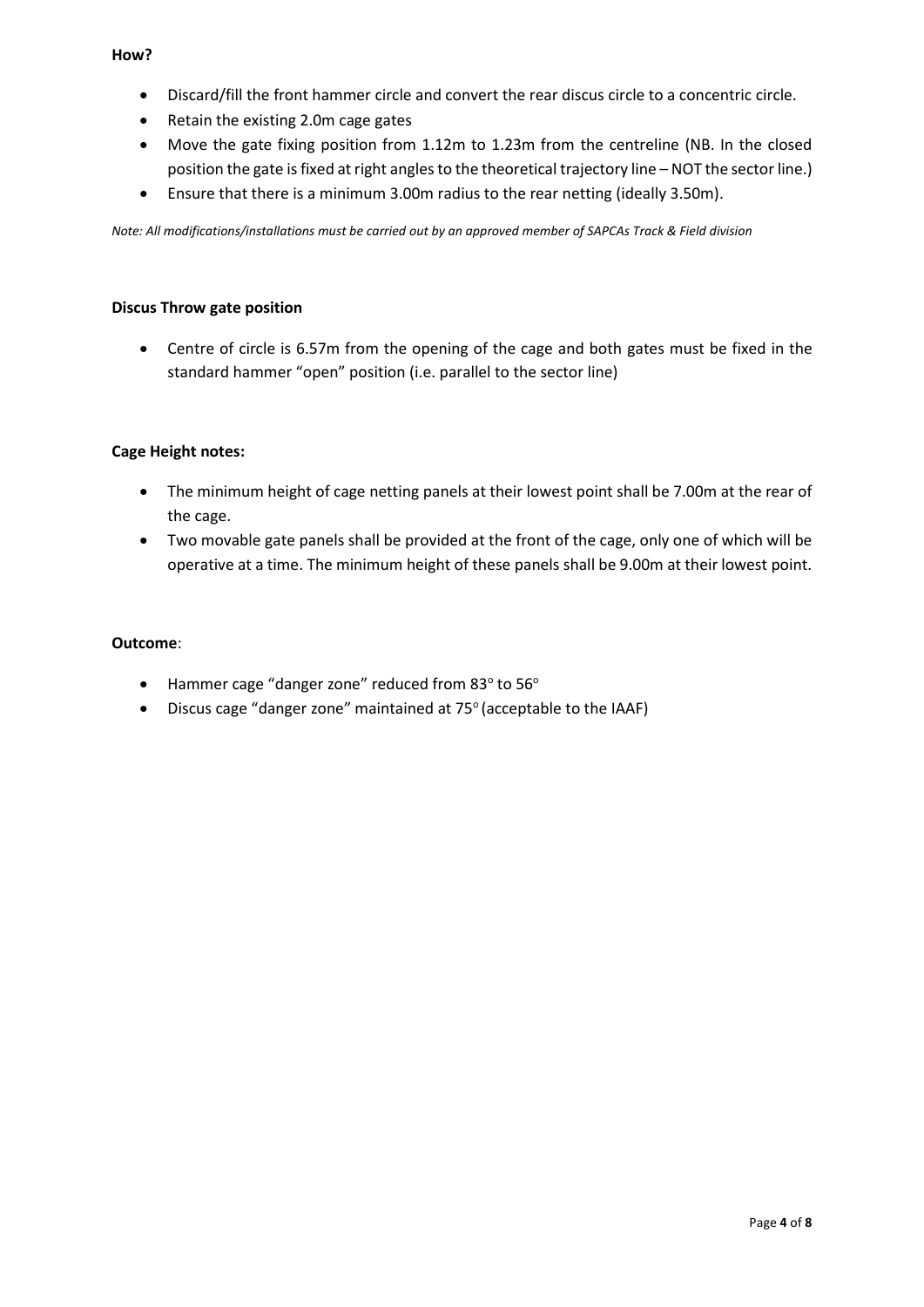## **Figure 3.0 Modified UKA cage #2**

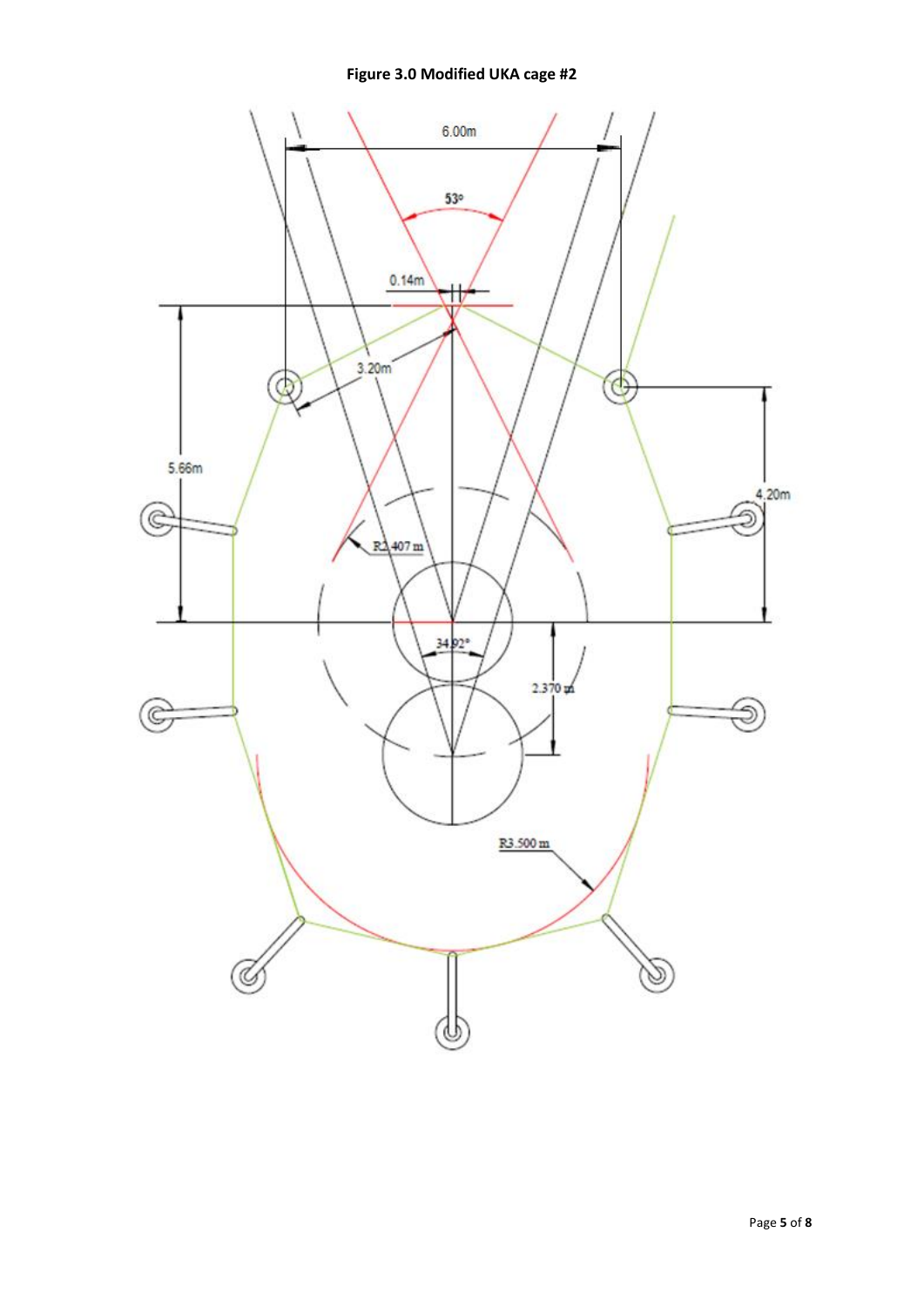### **How?**

- Modification of the cage by increasing the gate width size from 2.0m to 3.20m (+1.20m) or by using additional suspended netting.
- Move the gate fixing position to a point nearer to the centreline: From 1.12m to 0.14m (NB. In the closed position the gate should be at right angles to the theoretical hammer trajectory line.

*Note: All modifications/installations must be carried out by an approved member of SAPCAs Track & Field division*

### **Discus Throw notes**

• Centre of circle is 6.57m from the opening of the cage and both gates must be fixed in the standard hammer "open" position (i.e. parallel to the sector line).

### **Cage Height notes:**

- The minimum height of cage netting panels at their lowest point shall be 7.00m at the rear of the cage.
- Two movable gate panels shall be provided at the front of the cage, only one of which will be operative at a time. The minimum height of these panels shall be 9.00m at their lowest point.

### **Outcome**:

- Hammer cage "danger zone" reduced from 83 $^{\circ}$  to 53 $^{\circ}$
- Discus cage "danger zone" maintained at circa 75° (acceptable to the IAAF)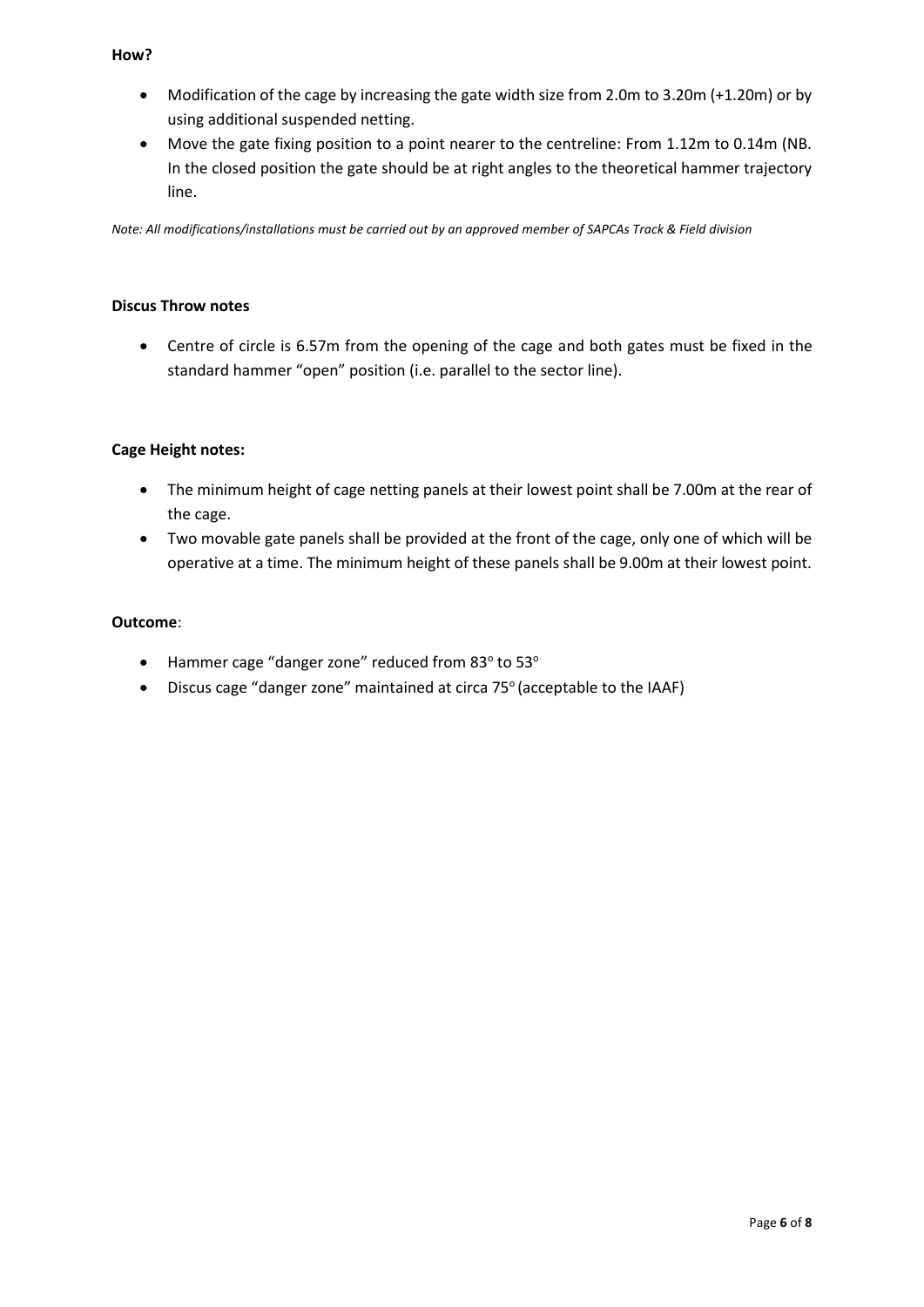# **Figure 3.0 Standard IAAF specification Hammer/Discus cage with separate circles**